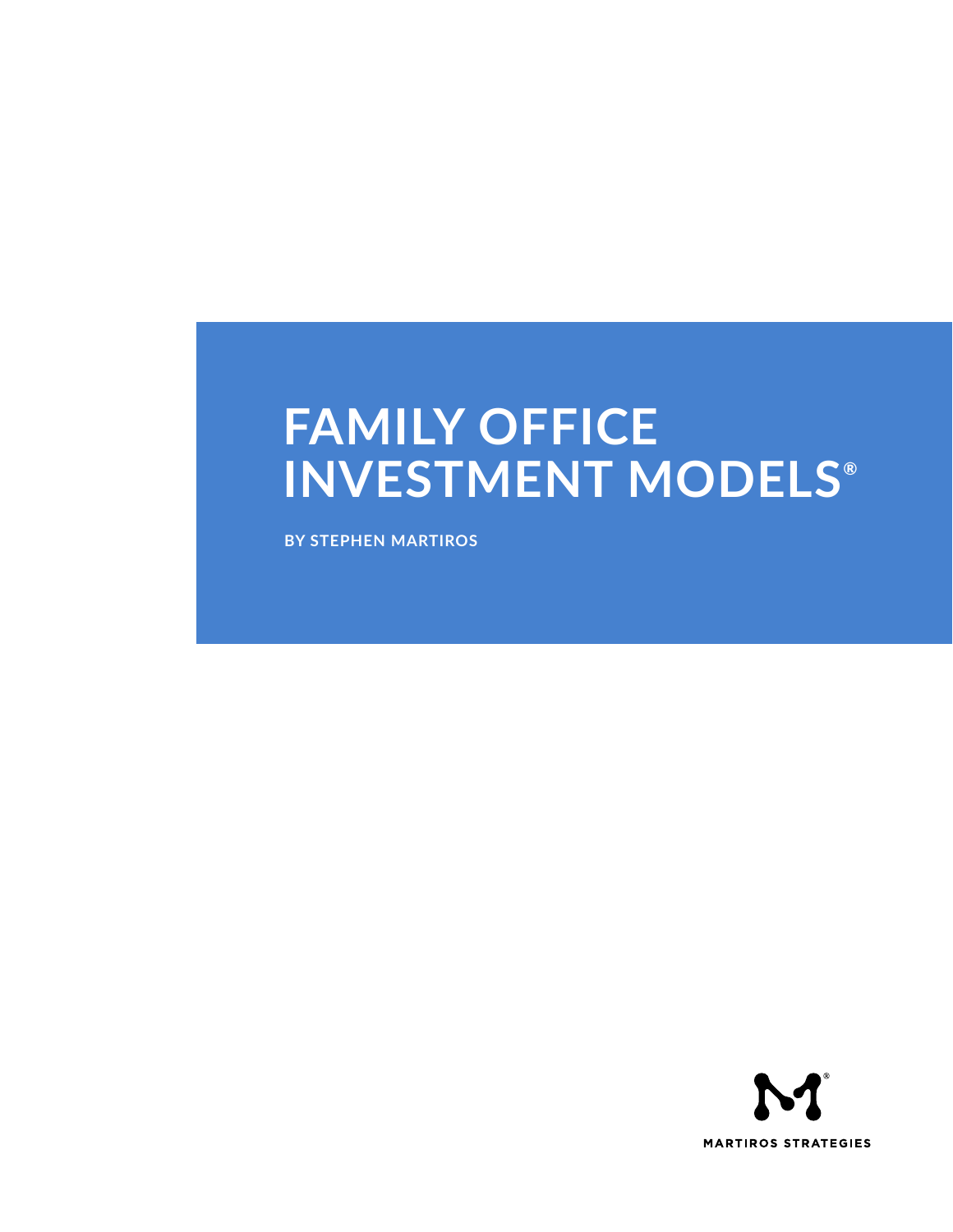# **INTRODUCTION**

Many successful entrepreneurs and families choose to set up family offices as a convenient and efficient way to coordinate the management of their wealth. Known as Single Family Offices or SFOs, these private companies are designed to serve one family or related family group. Single Family Offices should not be confused with Multi Family Offices, which are businesses that provide family office-like services to a number of clients.

> By and large, the activities of a family office can be divided into two main groups, services-related and capital-related (investments). This paper is focused on capital-related functions of a family office. The purpose of this guide is to classify and describe the investment models employed by Single Family Offices to help people better understand their options and the impact of their decisions.

> One of the great advantages of a family office is the ability to create a customized investment solution for current and future generations. It is therefore essential that family members clearly identify their objectives and understand the true operating expenses and opportunity costs of their chosen family office investment model.

> Each family needs to evaluate family office investment models based upon other criteria, such as the impact on their time and personal privacy, the potential for regulatory oversight and government reporting, the degree of control they desire over the process, and whether they want to use the family office as a means to develop the investment knowledge and skills of individual family members. In order to ensure a well-run investment operation, a strategic plan, operating budget, investment committee, formal governance structure, and annual audits are highly recommended.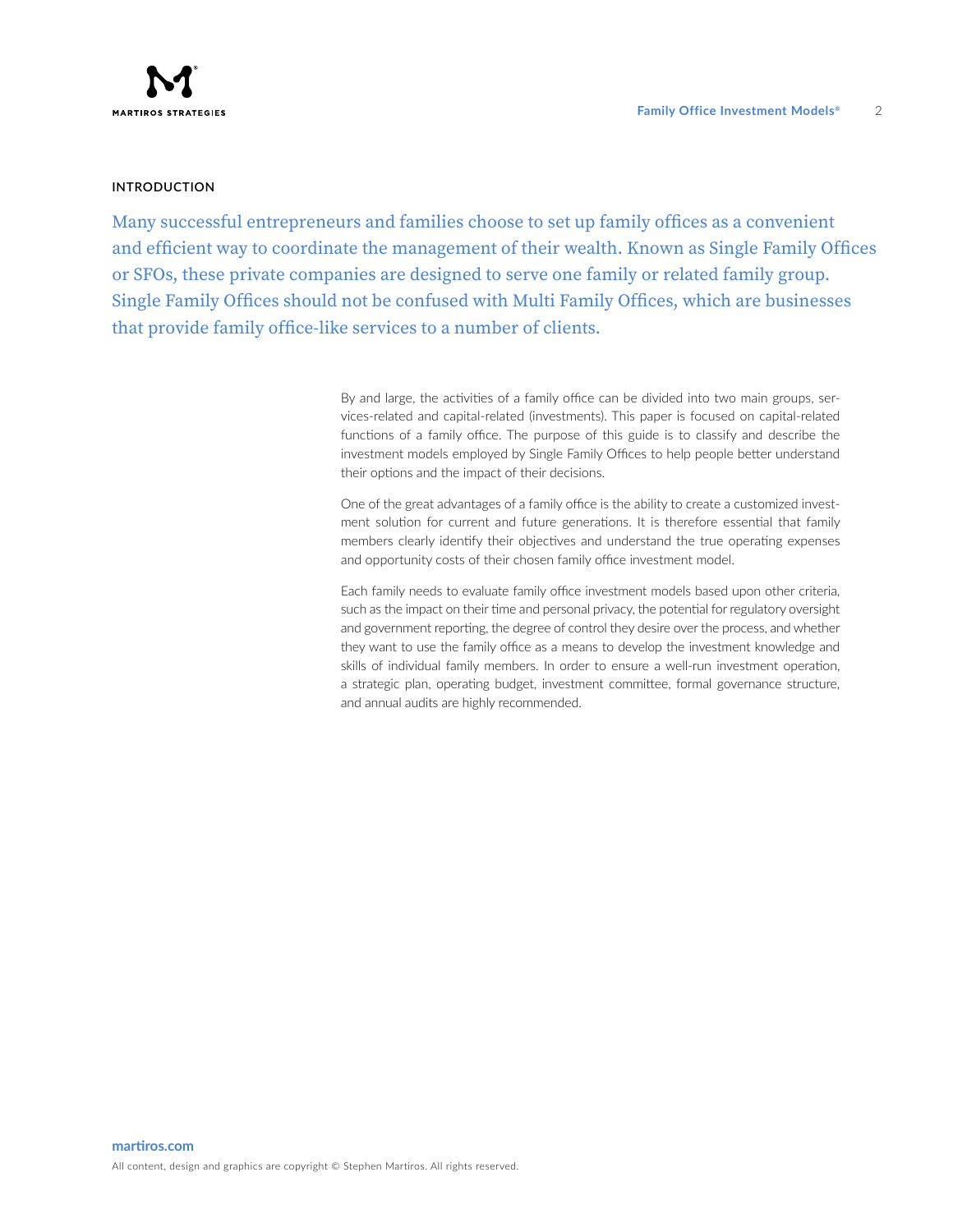# **FAMILY OFFICE INVESTMENT MODELS**

It is widely assumed that family offices are by design, investment offices. And while most family offices are involved in overseeing investments, the actual investment process can be quite different from family to family. In fact, by examining the process by which investments are managed, one can identify four distinct models.



## **The Outsourced Model**

With the Outsourced Model, the investment functions of the family office are outsourced entirely to an independent multi-family office or wealth management company that provides asset allocation, manager selection, analysis, and reporting. Typically, these service providers charge a bundled fee based on a sliding scale of assets under management. (Services like bill paying and property management may also be available through an outsourced provider.)

#### **The Manager of Managers Model**

With the Manager of Managers Model, the family office makes asset allocation decisions, and evaluates, selects, monitors, and tracks external investment managers. Those external managers then oversee the securities analysis and portfolio management process of the investment fund for which they're responsible. One of the challenges of the Manager of Managers Model is the need to evaluate a broad number of asset classes and investment managers with a small family office team—often numbering only one or two people. Family offices should consider supplemental research to support their internal research capabilities, and in certain asset classes such as hedge funds and private equity, fund of funds may be used as a way of offloading due diligence to a specialized research team.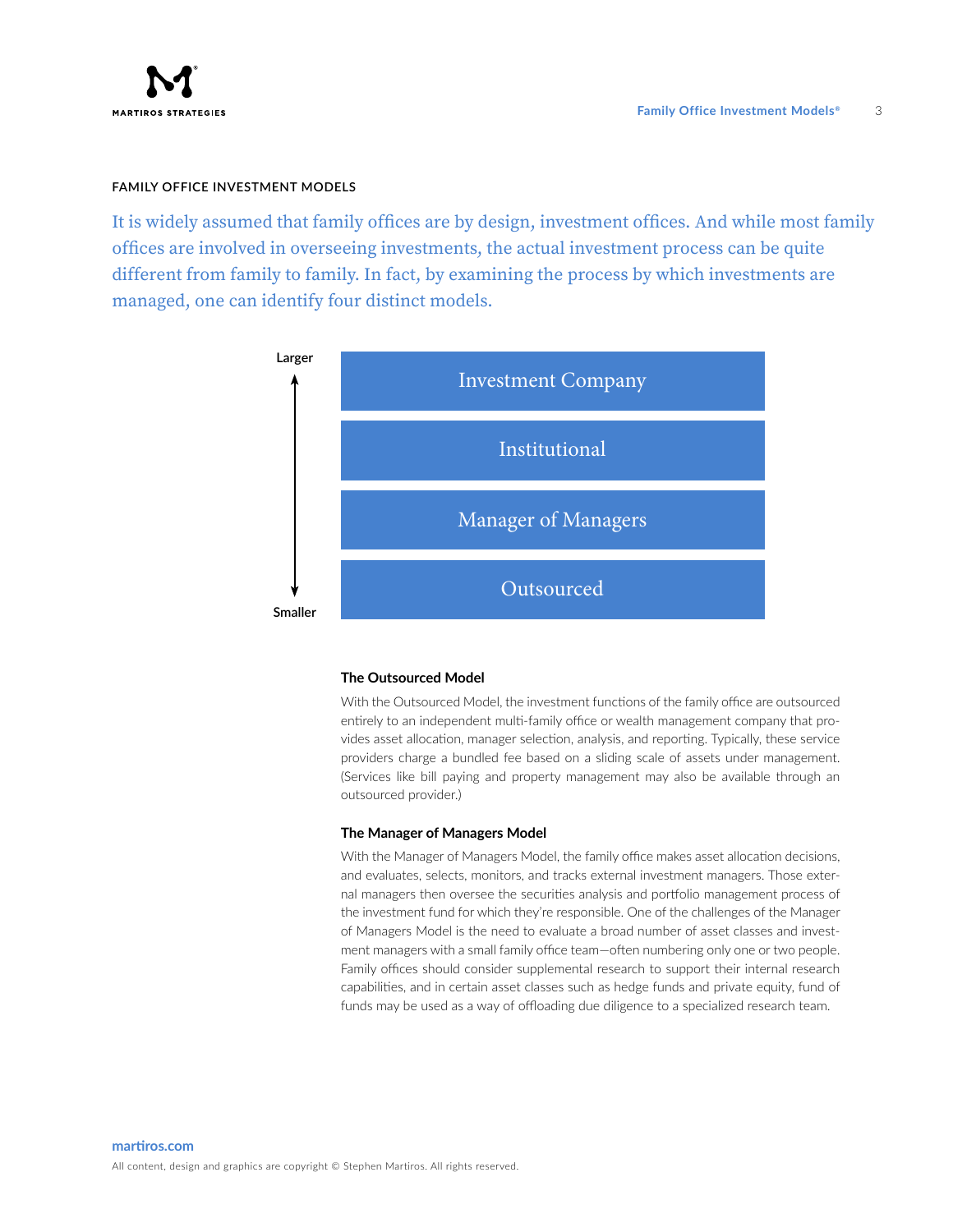## **The Institutional Model**

With the Institutional Model, the family hires an independent investment consultant and creates a process that is similar to the process employed by an endowment or foundation investment committee. The investment consulting firm provides asset allocation and manager selection research, due diligence, and recommendations. The family office then decides whether and how to implement the recommendations, usually by a vote of the family office investment committee. The family office usually handles the implementation process (e.g., establishing accounts, wiring money, verifying transactions, etc.), although some investment consultants now offer this service for an additional fee.

## **The Investment Company Model**

With the Investment Company Model, the family office is structured like an investment management company or hedge fund, with the entire investment process managed internally. The Investment Company Model requires hiring experienced investment professionals and building research, trading, operations, and compliance functions. Compensation structures are often tied to investment results with profit sharing arrangements. The family office investment team may include family members and may be separated both physically and legally from the family office service functions.

## **THE INVESTMENT PROCESS**

While there are no structural limitations that would lead a family to choose one model over another, the total asset base of a family office will influence the cost-effectiveness of the chosen model. Families with relatively smaller capital bases will likely find an Outsourced or Manager of Managers model more attractive, while those with larger capital bases will find the Institutional and Investment Company models more cost effective. Let's look at why.

> Assembling a deep team of investment professionals is an expensive undertaking that can be a drag on the family's overall portfolio return. For example, let's assume a modest investment team can be put together for an annual cost of \$1 million. If a family's asset base is \$100 million, the cost of the investment team alone is 1 percent of the family assets per year, and that doesn't even factor in technology, custody, accounting, legal, insurance, travel, office, and external investment management expenses. For a family with \$500 million, on the other hand, the \$1 million annual cost equates to a much lower drag of only 20 basis points per year.

> The design of a family office investment model will depend upon which core investment activities are managed internally by the family office, and which are managed externally by financial and investment professionals.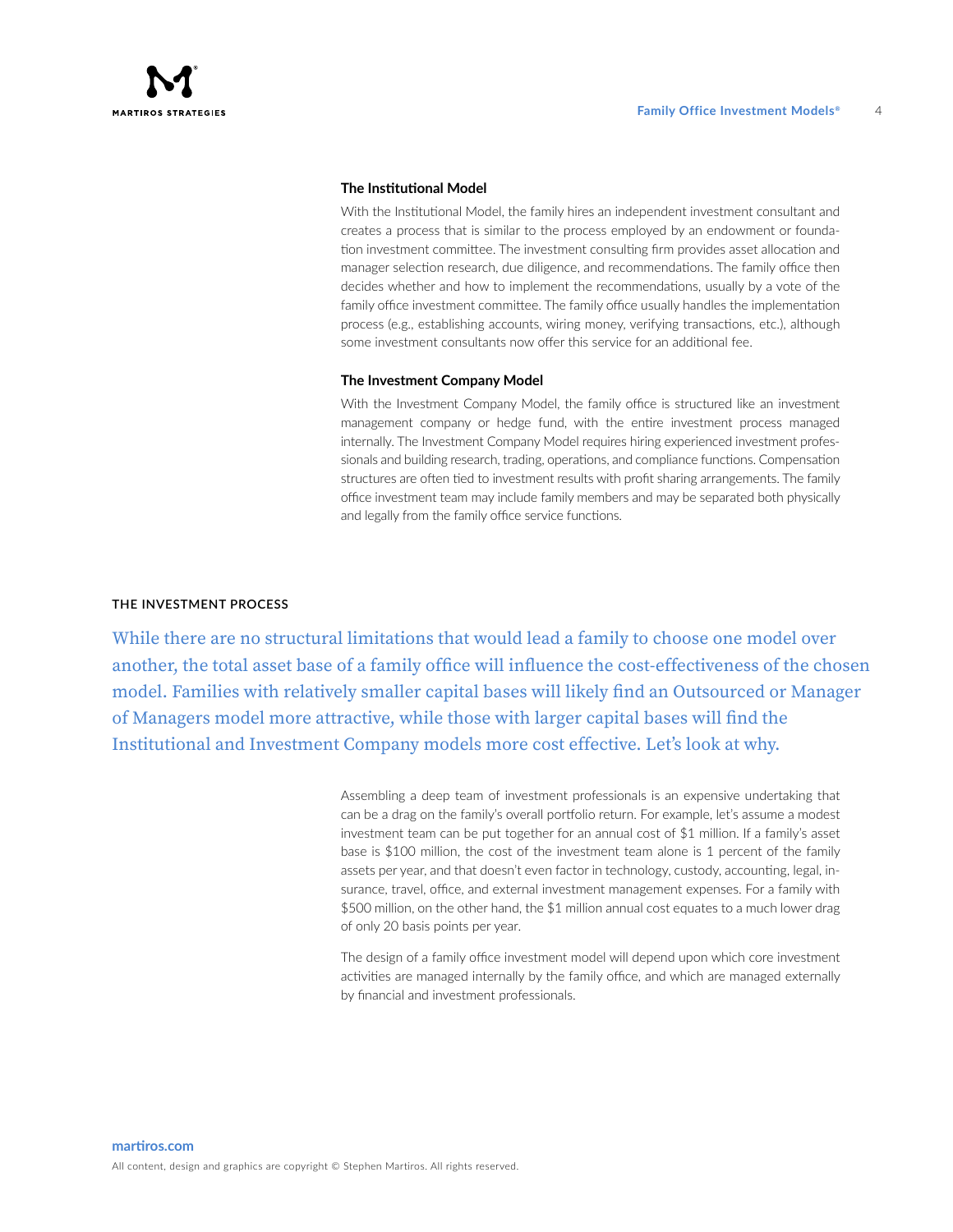These core investment activities can be broken down into the following categories:

- Asset Allocation
- Manager Due Diligence
- Securities Analysis and Portfolio Management
- Direct Investments
- Portfolio Reporting and Analytics
- Risk Management

## **Asset Allocation**

Choosing among various asset classes such as cash, bonds, stocks, real estate, commodities, and alternative investments<sup>\*</sup> (i.e., hedge funds, private equity, venture capital, etc.) is a process known as asset allocation. Each asset class constitutes a segment or "slice" of an asset allocation model. Asset Allocation establishes the general direction and boundaries for your investment strategy, and is usually undertaken annually with adjustments made quarterly.

Asset allocation requires balancing a family's objectives and risk tolerances with the risks and opportunities predicted under various investment scenarios.

\* *Note: the term "Alternative Investments" is often misused to describe a single asset class when in fact it's a term that describes a number of asset classes including private equity, venture, and hedge funds. For example, a hedge fund may be classified as an alternative investment but it may be focused on stocks, bonds, or commodities. The proper classification of a manager should reflect the makeup of the underlying portfolio (i.e., stocks) and not the investment vehicle type (i.e., alternative investments).*

## **Manager Due Diligence**

Deciding which investment managers or investment products to use requires ongoing due diligence and monitoring. The process usually involves evaluating investment managers based upon investment criteria that are established by the family office.

Investment managers tend to specialize and their results must be compared to both market indexes and managers with similar investment strategies. With thousands of managers and investment products to choose from, due diligence requires dedicated effort and expertise. In order to diversify risk, family offices often use several managers for each slice of their asset allocation plan, particularly in those asset classes that are considered high risk (e.g., hedge funds) or where investment cycles are a major factor (e.g., private equity, venture capital, or real estate).

So for example, if a family office's asset allocation plan has 7 asset classes (slices), each employing several managers, it's easy to see how the family can be working with dozens of different managers. That kind of complexity makes aggregated reporting and analytics vital. Family offices must be able to measure the results of their overall portfolio and the results of each manager on an apples-to-apples basis. Thus the time period and overall market returns must be compared accurately to make informed decisions.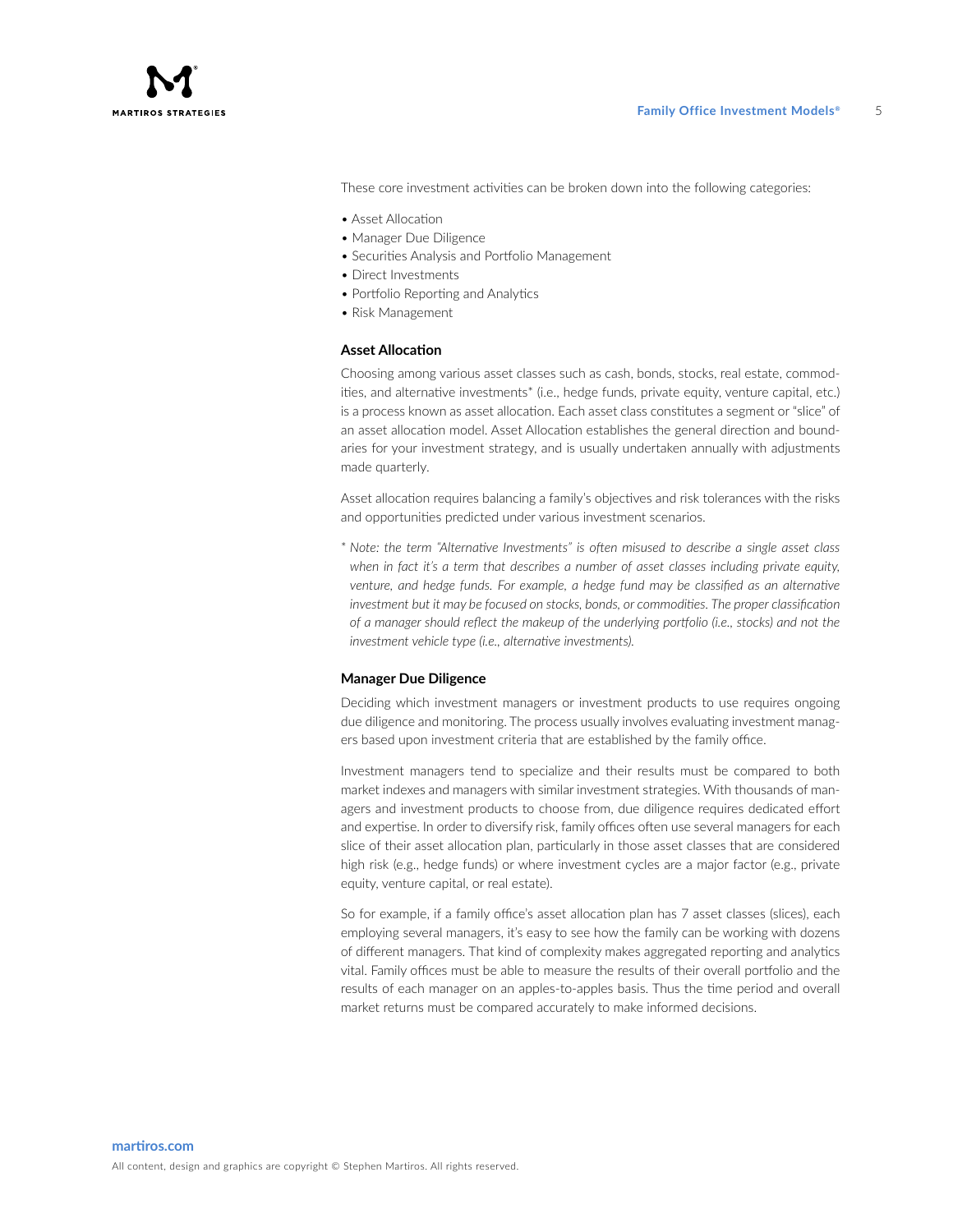

# **Securities Analysis & Portfolio Management**

The primary role of an investment manager is to evaluate individual securities (generally stocks, bonds, and futures), and create a portfolio of securities that balances risks with potential returns. This process is managed through one of the following types of investment vehicles: a separate account, a partnership, or a publicly available comingled fund (e.g., mutual fund, ETF, index fund).

## **Direct Investments**

Many family offices make direct investments in start-up ventures, operating companies, real estate projects, loan syndicates, and a variety of one-off deals ranging from local investments in restaurants, hotels, and retail stores to technology start-ups in the medical, energy, and software industries.

While direct investments can be profitable, family offices must have the means to research and oversee their direct investments, which often require time-intensive handholding and active management. Some family offices share their direct investment due diligence with other potential investors to leverage their research capabilities.

## **Portfolio Reporting & Analytics**

Family office investors need to simultaneously manage three major objectives: achieve long term growth of their capital with limited volatility; obtain predictable and growing cash flows from interest, dividends, rents, royalties, and capital gains; and minimize friction from taxes, fees, and investment losses. Investors also need to understand what they own, how they are doing, and what they should be doing in the future.

That's a lot of crucial information to keep track of, which is why portfolio reporting and analytics requires a dedicated effort. The truth is, many Family Offices struggle in this area because of the difficulty of obtaining comprehensive information in real time. And that's why reporting and analytics is often considered the Achilles heel of family office investment operations. The good news is that a number of master custodians and software companies now provide more automated and integrated reporting tools and solutions.

## **Risk Management**

Risk management is the continuous process of staying abreast of changing market conditions. At the heart of a risk management process is an information management system that allows the family office to measure and monitor risks in an accurate and timely manner. Some of the more common investment-related risks that require ongoing monitoring are: issuer risk, manager risk, counter-party risk, interest rate risk, liquidity risk, currency risk, and geo-political risk.

Some of the more common methods for managing investment-related risks include diversifying portfolios across a number of asset classes and investment managers, hedging risks, and simply avoiding risks.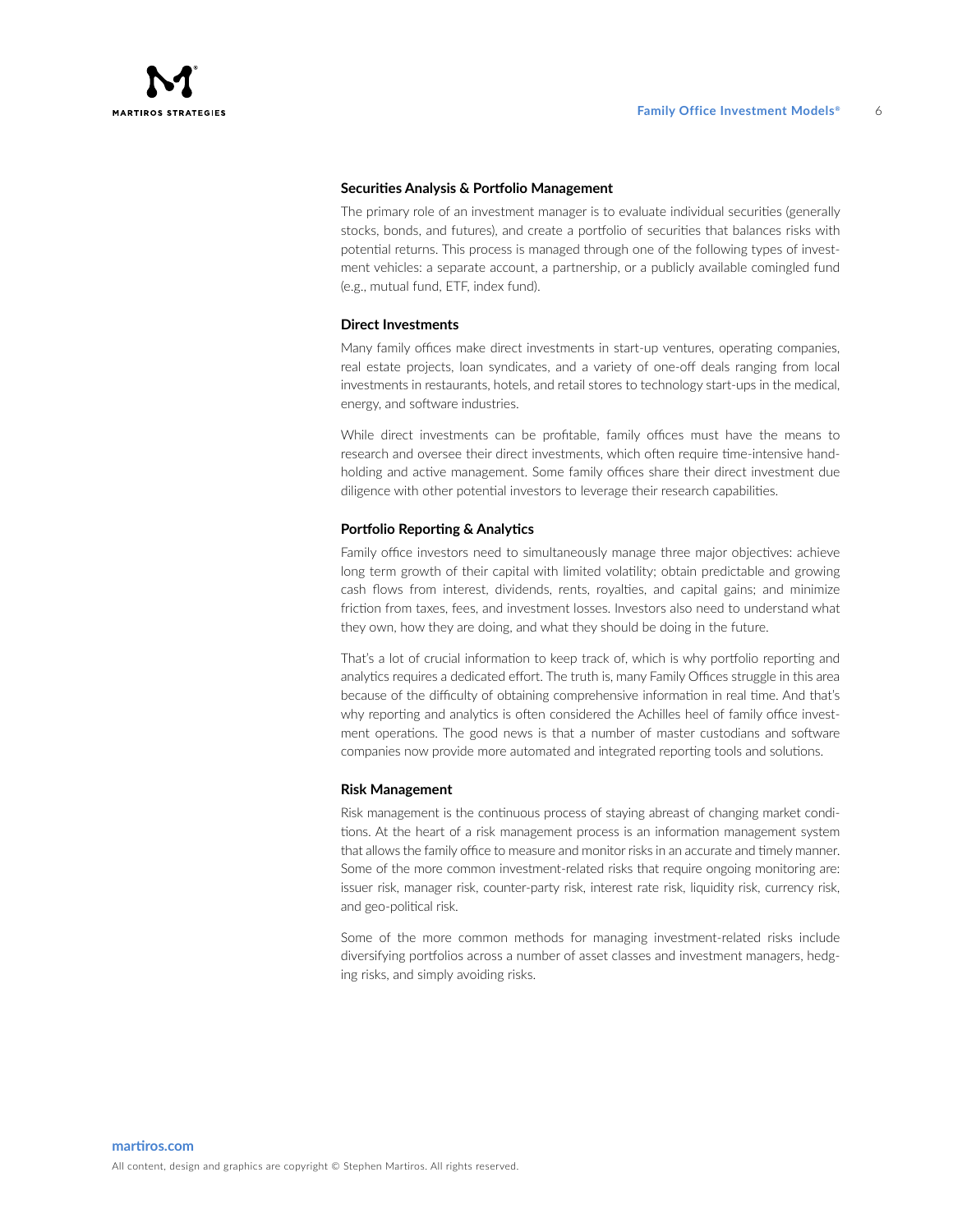# **FAMILY OFFICE INVESTMENT MODELS COMPARED**

The family office investment model will be determined by where core investment functions are managed—either internally by the family office or externally by financial service providers. The following tables show how the family office investment models compare.

# **IN-HOUSE INVESTMENT ACTIVITY BY TYPE OF INVESTMENT MODEL**

|                                              | <b>Outsourced</b> | <b>Managers of Managers</b> | <b>Institutional</b> | <b>Investment Manager</b> |
|----------------------------------------------|-------------------|-----------------------------|----------------------|---------------------------|
| <b>Asset Allocation</b>                      | No.               | Yes                         | Yes                  | Yes                       |
| <b>Manager Due Diligence</b>                 | No.               | Yes                         | No.                  | Yes                       |
| Securities Analysis & Portfolio<br>Managment | No.               | <b>No</b>                   | <b>No</b>            | Yes                       |
| <b>Direct Investments</b>                    | In some cases     | In some cases               | In some cases        | Usually                   |
| <b>Portfolio Reporting &amp; Analytics</b>   | No.               | Yes                         | No                   | Yes                       |
| <b>Risk Managment</b>                        | No                | Yes                         | Yes                  | Yes                       |

## **Outsourced**

**Key Skills and Roles** 

Executive Director, Executive Administration

#### **Technology**

Most technology is provided by outsourced wealth manager. Secure family portal and document storage.

#### **Cost Structure**

Outsourced registered investment advisors charge annual management fees typically ranging from 30 to 60 basis points based upon complexity, scope of services, and wealth level. In addition, asset management fees charged by investment managers range from approximately 20 basis points for index managers to 200 basis points plus a carried interest for many alternative asset class managers.

## **Manager of Managers**

**Key Skills and Roles**

Chief Investment Officer, due diligence analyst(s)

#### **Technology**

Asset manager databases, master custody, account aggregation, economic research, portfolio accounting. Secure family portal and document storage.

## **Cost Structure**

Internal due diligence team compensation. In addition, asset management fees charged by investment managers range from approximately 20 basis points for index managers to 200 basis points plus a carried interest for many alternative asset class managers

## **Institutional**

## **Key Skills and Roles**

Chief Executive Officer, Investment Committee Members, Controller

#### **Technology**

Master custody, account aggregation, portfolio accounting. Secure family portal and document storage.

#### **Cost Structure**

Executive compensation and board member compensation. External investment consulting services, which typically have minimum annual fees between \$100,000 and \$250,000 and/or 20 to 25 basis points on assets under management. In addition, asset management fees charged by investment managers range from approximately 20 basis points for index managers to 200 basis points plus a carried interest for many alternative asset class managers.

## **Investment Manager**

## **Key Skills and Roles**

Chief Executive Officer, Chief Investment Officer, Controller, Portfolio Manager, Portfolio Analysts

### **Technology**

Portfolio management system, trading systems, accounting systems, investment research services. Secure family portal and document storage.

### **Cost Structure**

Skilled investment professionals are generally highly compensated and difficult to retain in a family office setting without a profitsharing arrangement. However, by employing the Investment Company model, a family office saves on many of the fees associated with asset allocation, manager due diligence, and asset management. Technology costs and information service subscriptions will generally be higher than other models.

#### **martiros.com**

All content, design and graphics are copyright © Stephen Martiros. All rights reserved.